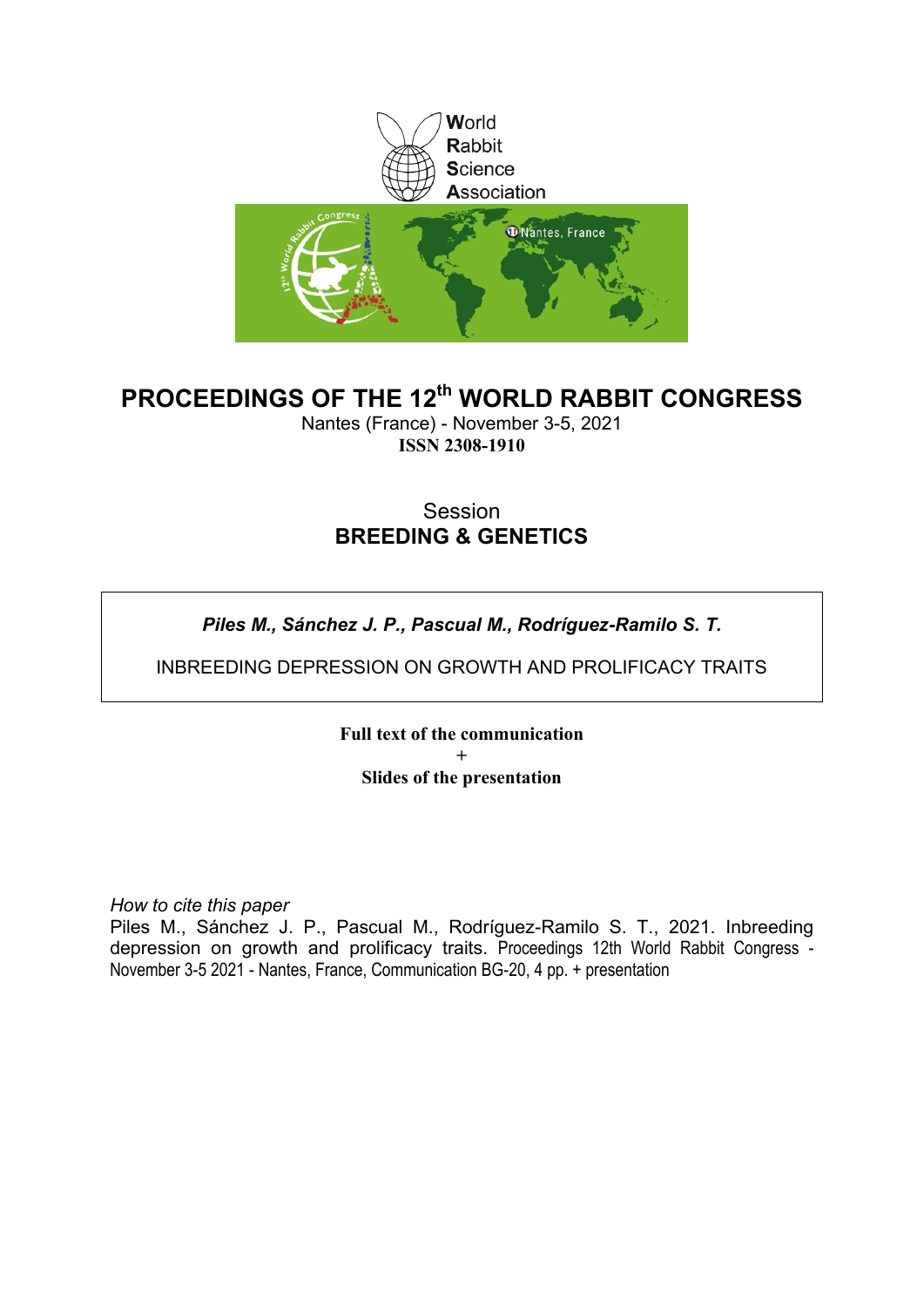### **INBREEDING DEPRESSION ON GROWTH AND PROLIFICACY TRAITS**

**Piles M.<sup>1</sup> \*, Sánchez J. P.<sup>1</sup> , Pascual M.<sup>1</sup>, Rodríguez-Ramilo S. T.<sup>2</sup>**

<sup>1</sup>Animal Breeding and Genetics, Institute for Food and Agriculture Research and Technology. Torre Marimon s/n, 08140, Caldes de Montbui, Barcelona, Spain. 2 INRAE, UMR 1388 GenPhySE, Castanet-Tolosan, 31326, France. \*Corresponding author: Miriam.piles@irta.es

### **ABSTRACT**

This research aims at estimating inbreeding depression for growth and prolificacy traits in a rabbit population selected for growth rate for 60 generations. Data corresponded to 173,485 individuals of the Caldes line founded in 1983. The effects of old, intermediate and new inbreeding (Fold, Fint, Fnew), as well as classical (i.e. total cumulated) inbreeding (F) and 3 measures of ancestral inbreeding (AHC, Fa.K and Fa.B) were estimated for average daily gain (ADG), slaughter weight (SW), number of kits born alive (NA), total number of kits (NT) and number of weaned kits (NW). For growth traits the effect of inbreeding was estimated with a model that included the fixed effects of year of birth, parity order and litter size as well as the corresponding inbreeding coefficient as a covariate (or alternatively the addition of Fold, Fint, Fnew covariates), plus the random effects of litter, batch and additive genetic effects. For the analysis of prolificacy traits, the model included the fixed effects of year of birth, physiological status of the female at mating in addition to the covariate corresponding to the inbreeding coefficient, as for growth traits, and the random effects of dam, batch and additive genetic effects. There was a clear inbreeding depression for all growth and prolificacy traits (-10 g/d, -506 g, -7.4 kits, -6.2 kits and -6.2 kits for ADG, SW, NA, NT and NW, respectively on F). Ancestral inbreeding coefficients Fa.K and Fa.B had also a negative effect on all traits, and results were not significantly different to those obtained with F. However, the effect of Fold and Fint was null whereas it was negative for Fnew, on growth traits but not on prolificacy traits. Similar results to those obtained for Fint and Fold were also observed using AHC, suggesting the possibility of purging by selection of deleterious recessive alleles affecting growth.

**Key words**: inbreeding depression, cumulative inbreeding, ancestral inbreeding, selection

#### **INTRODUCTION**

Inbreeding depression is the loss in performance associated with the increase of homozigosity that results from matings between related individuals. Its level depends, among other factors, on the genetic load of an individual, which refers to the amount of deleterious recessive alleles this individual carries. Inbreeding usually increases in small populations subjected to selection. Successive generations of inbreeding may result in a rebound of performance due to the reduction of the frequency of deleterious alleles. This purging of deleterious alleles may shift towards zero the estimates of inbreeding depression obtained from a regression of performance on inbreeding (Holt et al. 2005). However, providing statistical significance of purging is not straightforward (Crnokrak and Barrett 2002).

The aim of this research was to quantify inbreeding depression on growth and prolificacy traits in a population of rabbits selected for growth for 60 generations and also to find some possibility of purging of deleterious alleles by selection.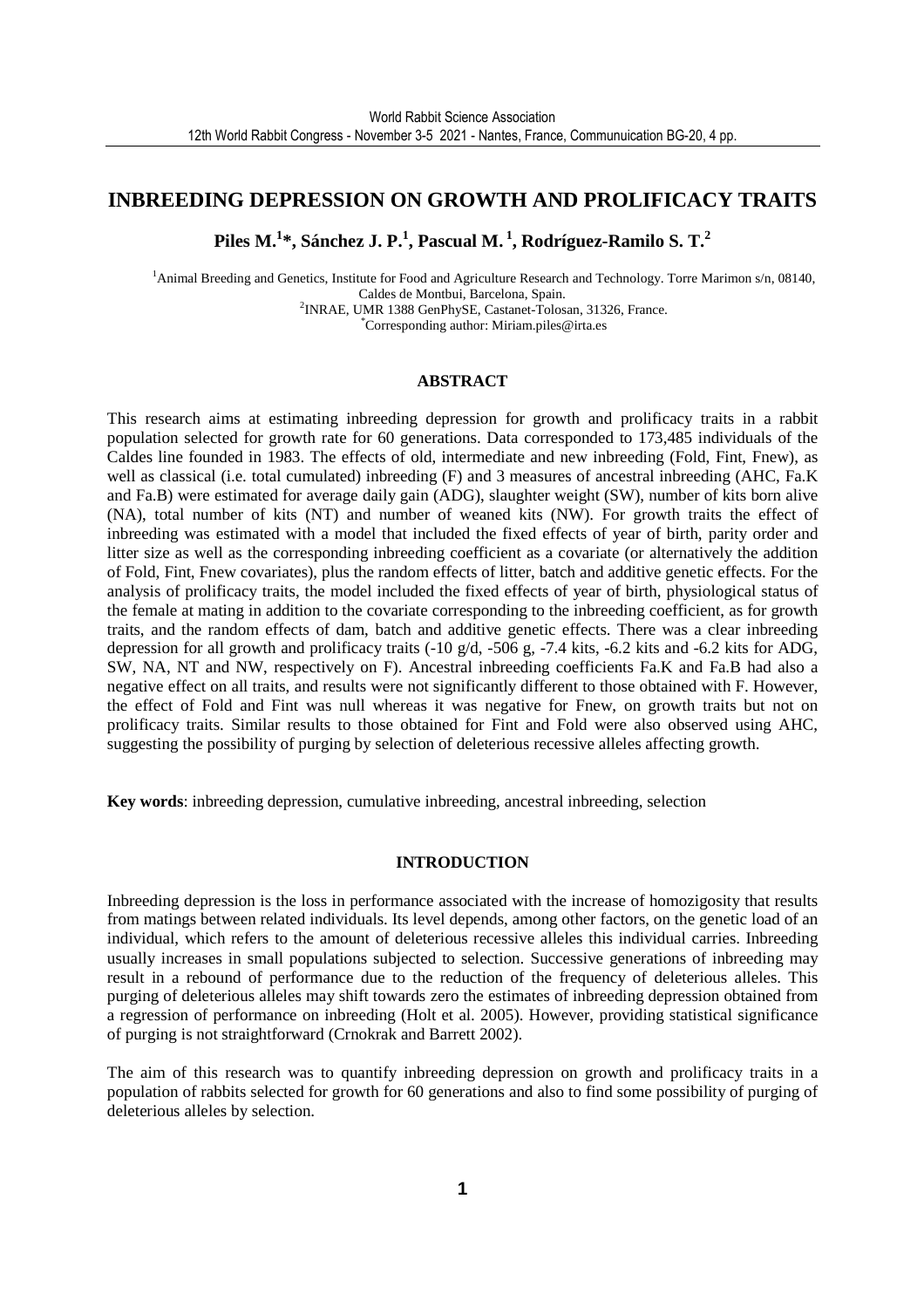### **MATERIALS AND METHODS**

#### **Animals**

Data corresponded to 173,485 individuals of the Caldes selection line belonging to IRTA. This line was founded in 1983 by crossing animals from five New Zealand White lines and a California × New Zealand synthetic line. It has been selected for litter weight and individual growth rate until 1992, for growth rate until 2011, and currently for feed efficiency after 3 generations without selection. Management of rabbits was performed in overlapping generations (0.05 and 0.95 quartiles of the absolute value of the age difference between dam and sire were 1 and 310 days, respectively, being the mean generation interval 292 d). Matings between animals with common grandparents were avoided. This line is currently in its 60th generation. The average number of animals per generation was 2,928. The average number of does and sires per generation was 179 and 60, respectively.

#### **Statistical Analysis**

Following Ragab et al. (2015), we defined  $F_u^t$  as the inbreeding of an animal from generation *u* considering generation *t* as base generation, being  $t < u$ . For  $t = 0$ ,  $F_u^0$  represents the inbreeding accumulated since the foundation of the line, which is divided into several components that account for the inbreeding accumulated during different periods of time. Thus, for two given generations  $t_1$  and  $t_2$ , being  $0 \le t_1 \le t_2 \le u$ , we define the inbreeding accumulated until generation  $t_1$  as  $F_{0,t_1}^0$ , the inbreeding accumulated from generation  $t_1$  to generation  $t_2$  as  $F_{t1,t2}^0$  and the inbreeding accumulated from generation  $t_2$  to generation  $u$  as  $F_{t2,u}^0$ . These components are computed from formulas (Ragab et al. 2015) derived from the equation for inbreeding in hierarchically structured populations (Wright 1922; Hinrichs et al. 2007). Three periods of 20 generations were considered, and  $t_1 = 20$  and  $t_2 = 40$ . We name Fnew the inbreeding accumulated in the period immediately preceding individual birth, Fint the inbreeding accumulated during the 20 generations period before this, and as Fold the inbreeding accumulated during the first 20 generations period of time. An animal born before generation 20 has only accumulated Fnew, whereas Fint and Fold are set to 0. An animal born between generations 20 and 40 has accumulated Fnew and Fint, whereas Fold is set to 0. An individual born after generation 40 has accumulated Fnew, Fint and Fold. Classical (i.e. total cumulated) inbreeding (F) and ancestral inbreeding coefficients were also computed. Ancestral inbreeding coefficients were computed using the ancestral history coefficient (AHC; Baumung et al. 2015) following Kalinowski's method (Fa.K; Kalinowski et al. 2000) and Ballou's approach (Fa.B; Ballou 1997). The AHC (i.e. the number of times that a random allele had been identical by descent (IBD) during pedigree segregation) indicates that alleles which have experienced inbreeding more often in the past are less likely to be deleterious than alleles which have undergone inbreeding less often, because they have survived to purging. The Fa.K represents the probability that any allele in an individual is currently IBD and has been IBD in previous generations at least once. Finally, Fa.B can be defined as the probability that any allele in an individual has been IBD in previous generations at least once. Ancestral inbreeding coefficients were computed using gene dropping with the R package GRAIN (Baumung et al. 2015).

The effect of the three components of inbreeding on average growth traits at fattening (i.e. ADG: average daily gain in g/d and SW: slaughter weight in g) was estimated using the following model:

### $y_{ijklmn} = Batch_i + P_i + LS_k + \beta_1 Fold_i + \beta_2 Fint_i + \beta_3 Fnew_i + a_i + c_m + e_{ijklmn}$

where  $y_{t}$  the ADG or SW of individual  $l$ ;  $B$  atch<sub>i</sub>,  $P_j$  and  $LS_k$  are the systematic effects of batch (294 levels), parity order (4 levels:  $1^{st}$ ,  $2^{nd}$ ,  $3^{rd}$ ,  $4^{th}$  and posterior) and litter size (7 levels: <6, 6, 7, 8, 9, 10, >10), respectively; Fold<sub>i</sub>, Fint<sub>i</sub> and Fnew<sub>l</sub> are the three components of  $F_u^0$  for animal l and  $\beta_1$ ,  $\beta_2$  and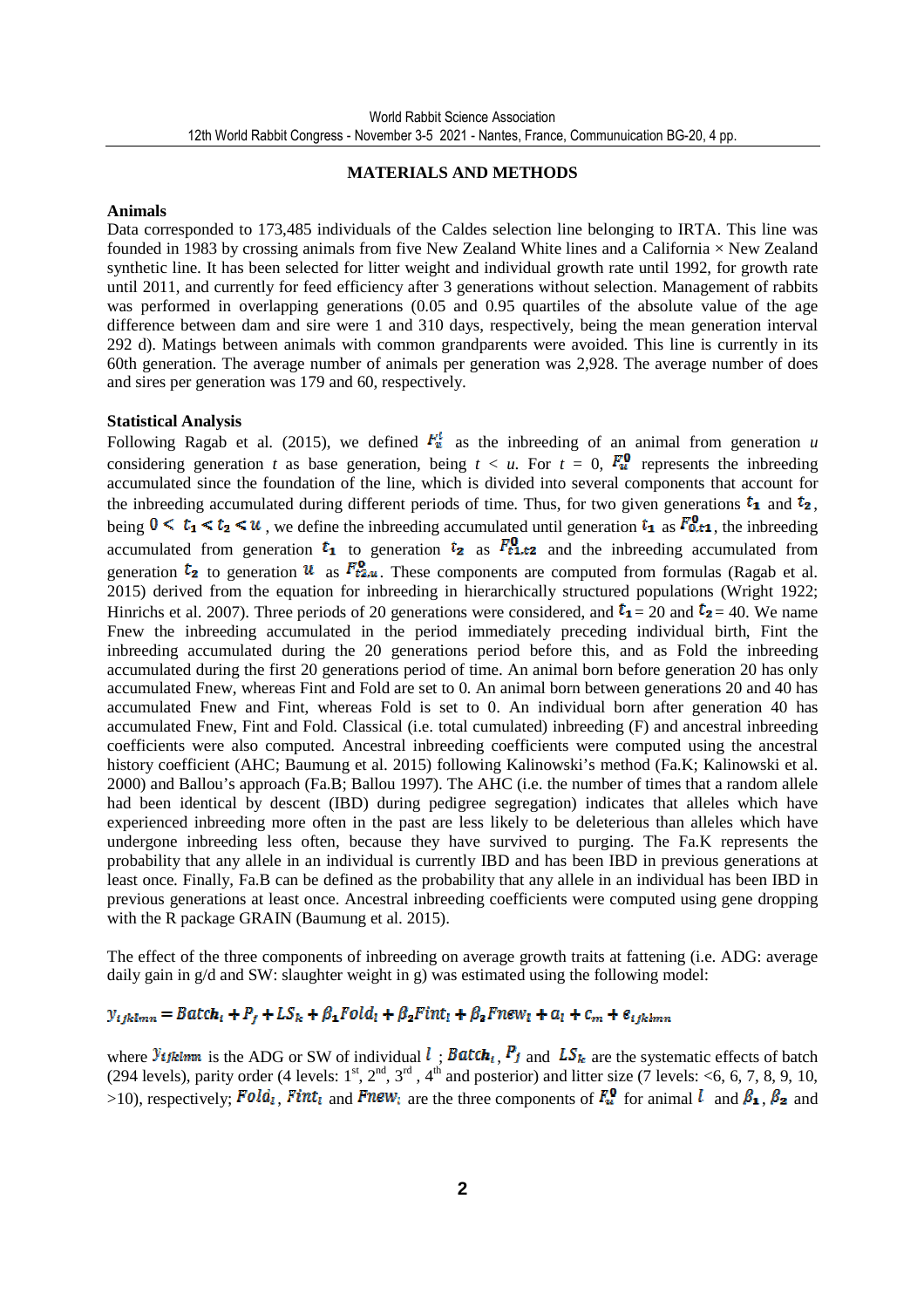$\beta_3$  the corresponding regression coefficients;  $a_i$  is the additive genetic effect;  $c_m$  is the litter effect (22,982 levels);  $\mathcal{B}_{ijklmn}$  is the residual. A total of 151,263 records were used for the analysis.

The model for prolificacy traits was:

### $y_{ijklm} = Batch_i + PS_i + \beta_1 Fold_k + \beta_2 Fint_k + \beta_3 Fnew_k + a_k + p_l + e_{ijklm}$

where  $y_{ijklm}$  is the NA, NT or NW of individual *k* and  $PS<sub>i</sub>$  is the physiological status of the female (5) levels: 1, for nulliparous does; 2, and 3 for primiparous does in or not in lactation at mating, respectively; 4 and 5 for multiparous does in or not in lactation at mating);  $p_1$  is the permanent effect of female and all the other terms are as defined above. There were 26,256 prolificacy data from 8,575 does, and the pedigree has 10,312 individuals. For prolificacy traits, only the inbreeding coefficient of the doe was included in the model.

The aforementioned models include Fold, Fint and Fnew in the same model. However, these three inbreeding coefficients were replaced by F, AHC, Fa.K or Fa.B to obtain the corresponding regression coefficients for each inbreeding coefficient, separately. A total of 5 models (Fold+Find+Fnew, F, AHC, Fa.K and Fa.B) were run for each trait. A favourable regression coefficient significantly different from zero suggests the occurrence of purging of inbreeding depression for the trait under investigation, while an unfavourable regression coefficient significantly different from zero indicates inbreeding depression of the trait (Mc Parland et al. 2009). Analyses were performed using airemlf90 from BLUPf90 family programs (Misztal, 2002).

### **RESULTS AND DISCUSSION**

Cumulated inbreeding coefficient was in this population 0.074 on average (mean in generation  $60^{\text{th}} = 0.17$ ) which represents an increase of 0.3% per generation and 0.5% per year. Correlations between parts of cumulated inbreeding were small in absolute value: 0.20 and 0.02 between Fold and Fint, and between Fold and Fnew, respectively, and -0.11 between Fint and Fnew. Therefore, we do not expect collinearity prevents differentiation of their effects on the analyzed traits. Table 1 shows the regression coefficients for growth and prolificacy traits for the different inbreeding coefficients. For prolificacy traits, there was not a significant change in the regression coefficients. Therefore, the entire inbreeding coefficient has a negative effect on prolificacy traits.

For ADG (the selection criteria) and SW inbreeding depression was observed for F, Fnew, Fa.K and Fa.B. For example, Fnew is the responsible of a reduction of 21% and 25% of the mean for ADG and SW, respectively. Accordingly, an increased trend from negative to null in the regression coefficients from Fnew to Fold was observed, but the regression coefficients were not significantly different from zero for Fint, Fold and AHC (except for ADG). These results may suggest the possibility of purging of alleles with deleterious effects due to the selection process.

Both AHC and the partition of inbreeding moving the base generation (Ragab et al. 2015) may provide a worth representation of the possibility of purging. The rationale behind AHC is that the probability of purging increases with the number of times the alleles have been IBD. Consequently, an allele that has been IBD several times in an individual's pedigree is more likely to have a neutral or favorable effect on traits under selection, compared to an allele that has been IBD only once or never before (Doekes et al. 2019). Accordingly, Ragab et al. (2015) with the partition of inbreeding approach observed the same results as those obtained in the present study for prolificacy traits in four rabbit lines selected for prolificacy. Finally, there was strong and positive correlation (0.99 – 1.00) between Fnew and Fa.K, F and Fnew, F and Fa.K, and between AHC and Fa.B, whereas it ranged from -0.11 to 0.38 for all the other pairs of inbreeding coefficients. This means that the partition of inbreeding seems a reliable alternative to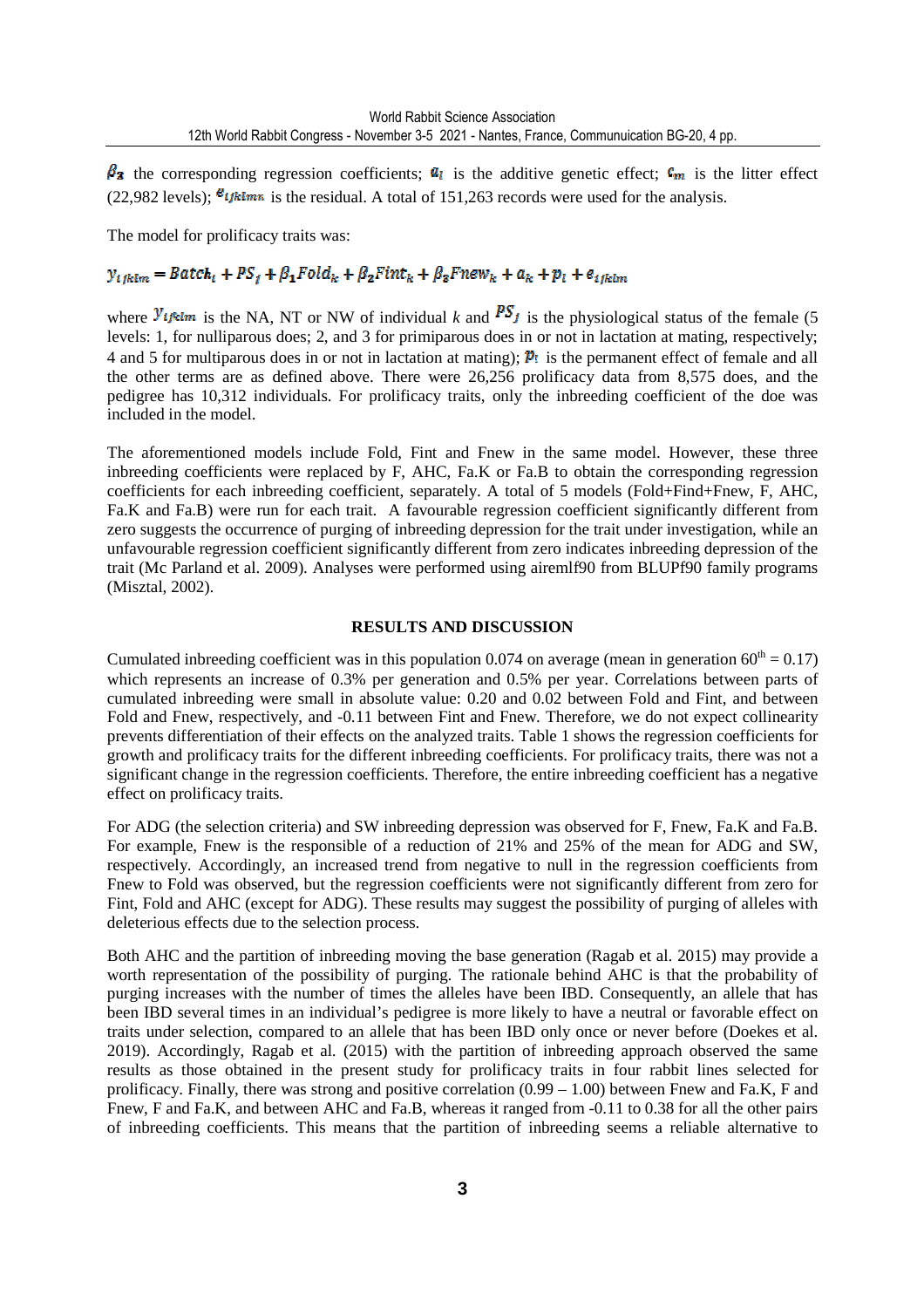evaluate inbreeding depression and purging and it could provide complementary information to other indexes.

**Table 1:** Regression coefficients (S.E.) of growth and prolificacy traits on: classical (F), new (Fnew), intermediate (Fint), old (Fold) inbreeding coefficients, ancestral history coefficient (AHC), and ancestral inbreeding as defined by Kalinowski et al. (Fa.K) or Ballou (Fa.B)

| Trait <sup>+</sup> |               | Fnew          | Fint          | Fold          | AHC           | Fa.K          | Fa.B          |
|--------------------|---------------|---------------|---------------|---------------|---------------|---------------|---------------|
| <b>ADG</b>         |               | $-10.05$      |               |               |               | $-13.86$      | $-13.26$      |
| (g/d)              | $-9.73(1.67)$ | (1.73)        | $-7.66(4.39)$ | 2.24(6.11)    | $-2.95(1.16)$ | (2.47)        | (3.92)        |
|                    | -505.86       | $-533.68$     | $-318.80$     | 77.36         | $-35.69$      | $-715.90$     | $-604.03$     |
| SW(g)              | (65.23)       | (67.37)       | (166.97)      | (224.15)      | (44.06)       | (96.25)       | (149.25)      |
| NA.                | $-7.35(1.34)$ | $-6.54(1.42)$ | $-9.06(2.33)$ | $-12.12$      | $-0.60(0.13)$ | $-9.76(1.70)$ | $-2.67(0.48)$ |
|                    |               |               | (2.62)        |               |               |               |               |
| <b>NT</b>          | $-6.20(1.24)$ | $-5.79(1.31)$ | $-7.47(2.23)$ | $-8.54(2.55)$ | $-0.46(0.13)$ | $-8.05(1.60)$ | $-2.07(0.48)$ |
| <b>NW</b>          | $-6.24(1.20)$ | $-5.13(1.31)$ | $-8.53(2.06)$ | $-9.27(2.29)$ | $-0.54(0.10)$ | $-8.80(1.45)$ | $-2.53(0.37)$ |

<sup>1</sup>ADG: average daily gain, SW: slaughter weight, NA: number of kits born alive; NT: total number of kits; NW: number of weaned kits

#### **CONCLUSIONS**

Results confirm the existence of inbreeding depression on growth and prolificacy traits in rabbit and suggest the possibility of purging of deleterious recessive alleles involved in growth, but not in prolificacy traits, by selection for growth rate.

#### **ACKNOWLEDGEMENTS**

This research was supported by the Feed‑a‑Gene Project funded by the European's Union H2020 Program under Grant Agreement EU 633531, the Instituto Nacional de Investigación y Tecnología Agraria y Alimentaria (INIA, Madrid, Spain) Project RTA2014-00015-C02-00 and GDivSelGen action (INRAE SelGen metaprogram).

#### **REFERENCES**

- Ballou, J. D. 1997. Ancestral inbreeding only minimally affects inbreeding depression in mammalian populations. J. Hered., 88, 169-178.
- Baumung, R., Farkas, J., Boichard, D., Mészáros, G., Sölkner, J. and Curik I. 2015. GRAIN: a computer program to calculate ancestral and partial inbreeding coefficeints using a gene dropping approach. J. Anim. Breed. Genet., 132, 100-108.
- Crnokrak, P. and Barrett, S. C. D. 2002. Perspective: purging the genetic load: a review of the experimental evidence. Evolution, 56, 2347-2358.
- Doekes, H. P., Veerkamp, R. F., Bijma, P., de Jong, G., Hiemstra, S. J. and Windig, J. J. 2019. Inbreeding depression due to recent and ancient inbreeding in Dutch Holstein-Friesian dairy cattle. Genet. Sel. Evol., 51, 54.
- Hinrichs, D., Meuwissen, T. H. E., Odegard J., Holt M., Vangen O. and Wooliams J. A. 2007. Analysis of inbreeding depression in the first litter size of mice in a long – term selection experiment with respect to the age of the inbreeding. Heredity, 99, 81-88.
- Holt, M., Meuwissen, T. H. E. and Vangen O. 2005 The effect of fast created inbreeding on litter size and body weights in mice. Genet. Sel. Evol., 37, 523-537.
- Kalinowski, S. T., Hedrick, P. W. and Miller, P. S. 2000. Inbreeding depression in the Speke's Gazelle captive breeding program. Conserv. Biol., 14, 1375-1384.
- Mc Parland, S., Kearney, F. and Berry, D. P. 2009. Purging of inbreeding depression within the Irish Holstein-Friesian population. Genet. Sel. Evol., 41,16.
- Misztal, I., Tsuruta, S., Strabel, T., Auvray, B., Druet, T. and Lee, D. H. 2002. BLUPF90 and related programs (BGF90). Institut National de la Recherche Agronomique (INRA), Montpellier. p. 1-2.
- Ragab, M., Sánchez, J. P. and Baselga M. 2015. Effective population size and inbreeding depression on litter size in rabbits. A case study. J. Anim. Breed. Genet., 132, 68-73.
- Wright, S. 1922. Coefficients of inbreeding and relationship. Am. Nat., 56(645), 330-338.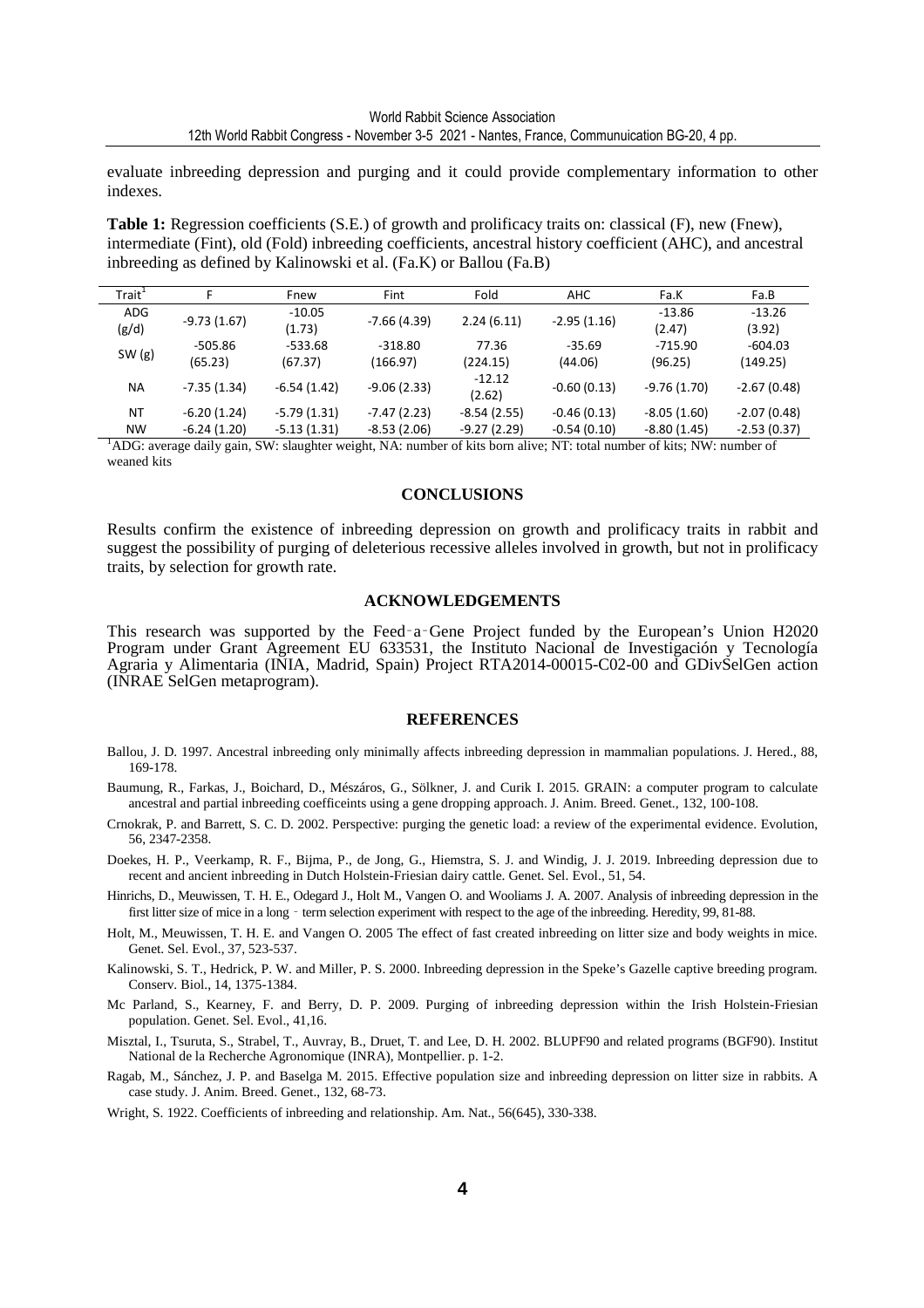# INBREEDING DEPRESSION ON GROWTH AND PROLIFICACY TRAITS

## Piles M.<sup>1</sup>, Sánchez J.P.<sup>1</sup>, Pascual M.<sup>1</sup>, Rodríguez-Ramilo S.T.<sup>2</sup>

*<sup>1</sup>Animal Breeding and Genetics, Institute for Food and Agriculture Research and Technology. Barcelona, Spain. <sup>2</sup>INRAE, UMR 1388 GenPhySE, Castanet-Tolosan, France. \*Corresponding author: Miriam.piles@irta.es*



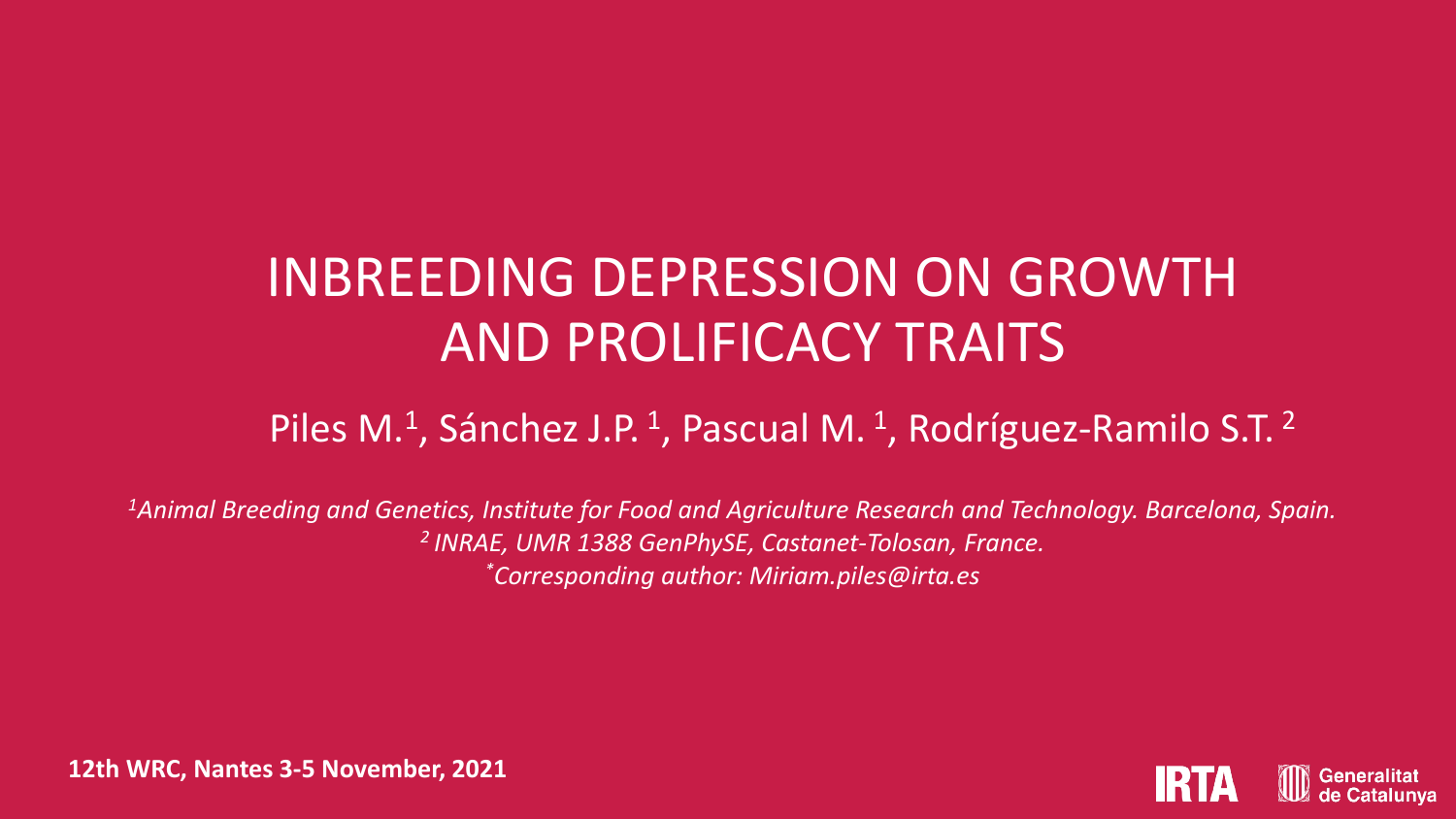## **Inbreeding depression**

■ What is it?

is the **loss in performance** associated with the **increase of homozygosity** that results from mattings between related individuals

### ■ what does it depend on?

Its level depends on **the genetic load** of the individual

▪ **Where does it happen?**

In small populations subjected to **selection**

**BUT** successive generations of inbreeding may result in **purging of deleterious alleles** 

**rebound of performance**





Generalita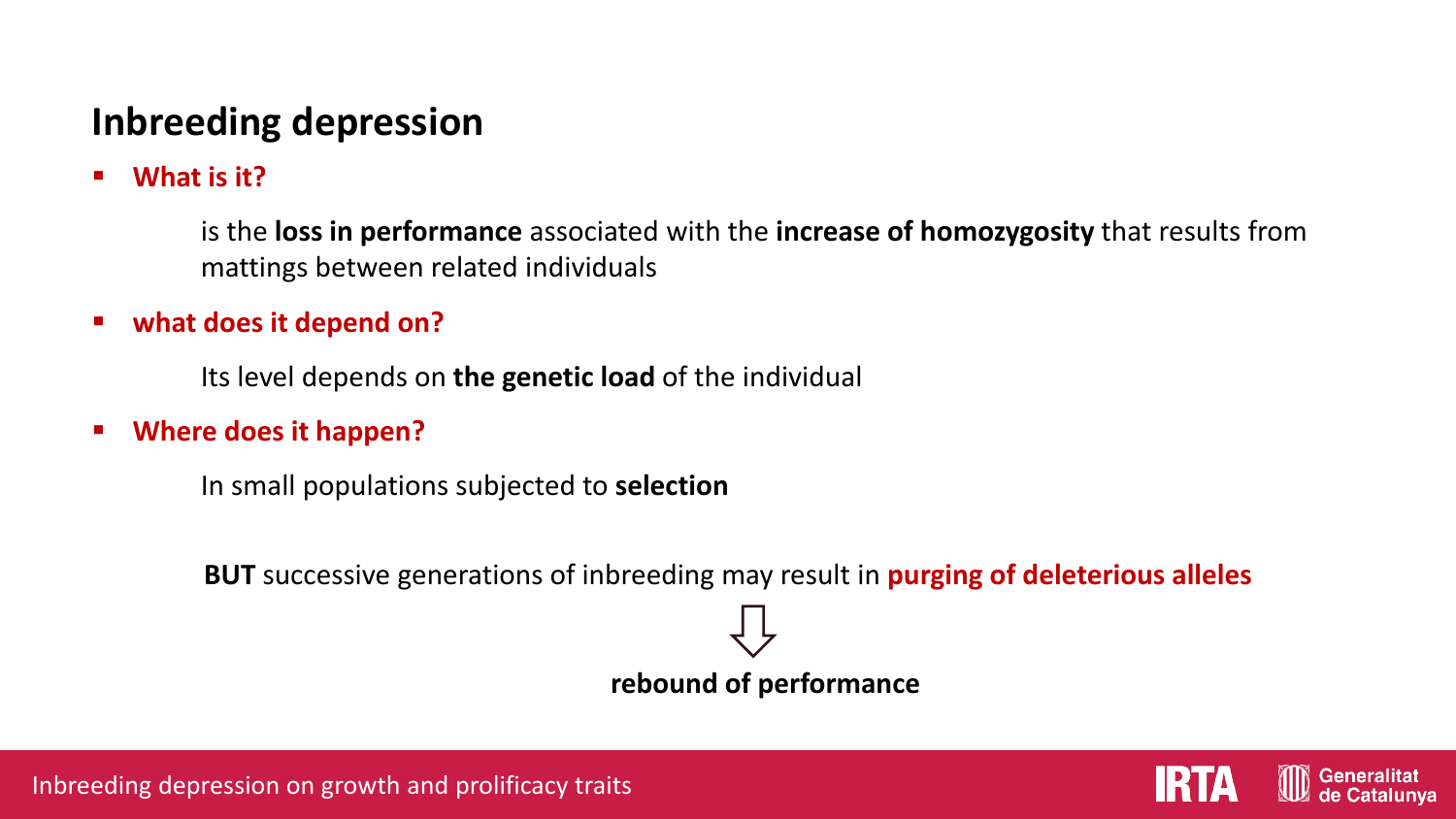## **OBJECTIVE**

To quantify **inbreeding depression on growth and prolificacy traits** and to find some evidence of **purging of deleterious alleles by selection**.



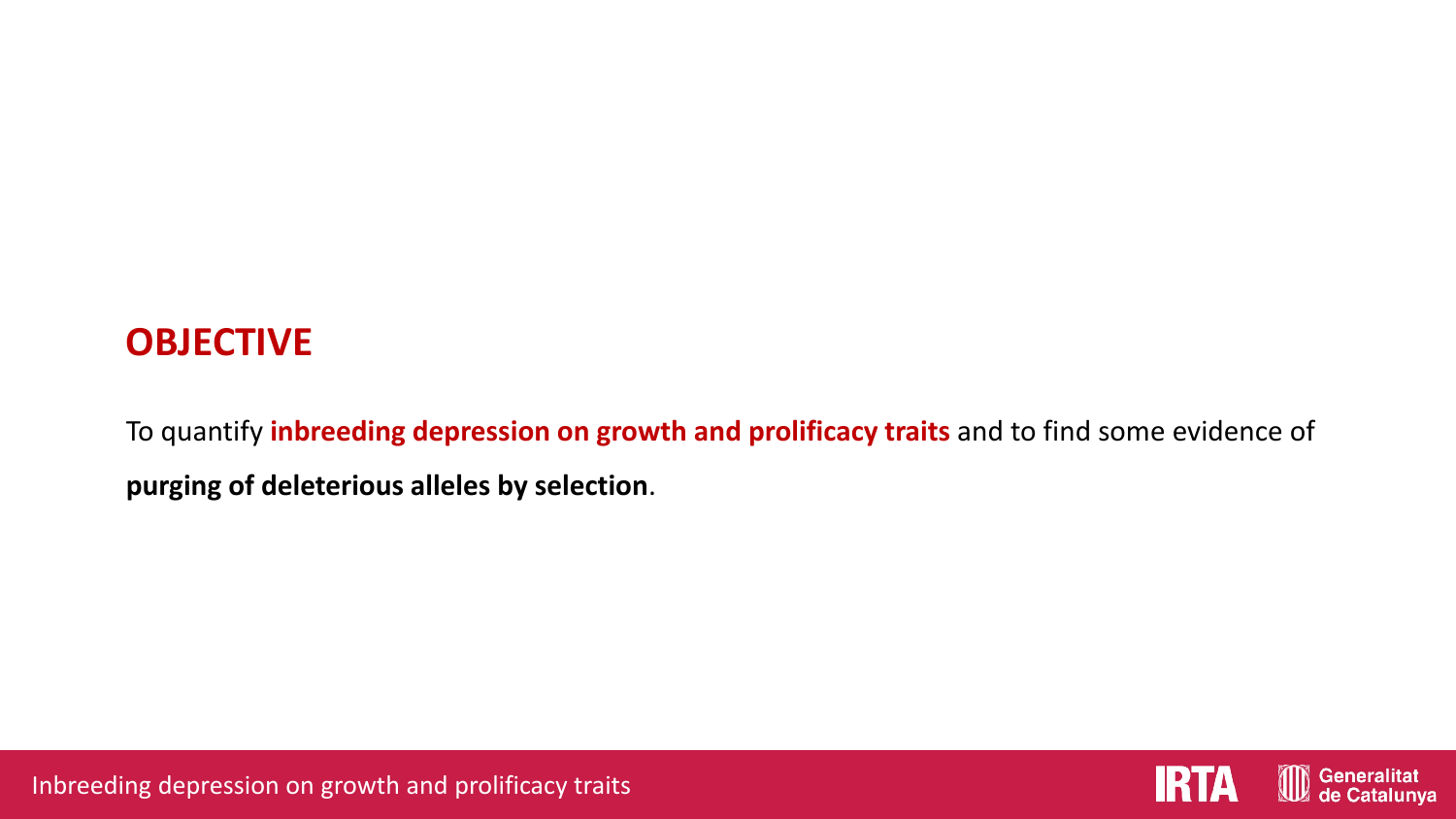

## **ANIMALS**

### 173,485 individuals (**60 generations**) of the **Caldes line**

- Founded in 1983 by crossing animals from 5 NZW lines and a California × NZ synthetic line.
- Selected for:
	- ⎯ 1983 to 1992: litter weight and individual growth rate
	- ⎯ 1992 to 2011: individual growth rate
	- $-$  2011 to 2014: No selection
	- ⎯ 2014 to 2021: feed efficiency at growing
- Overlapping generations
- Animals per generation =  $2,928$
- Does per generation  $= 179$
- Bucks per generation =  $60$
- Generation interval = 292 d

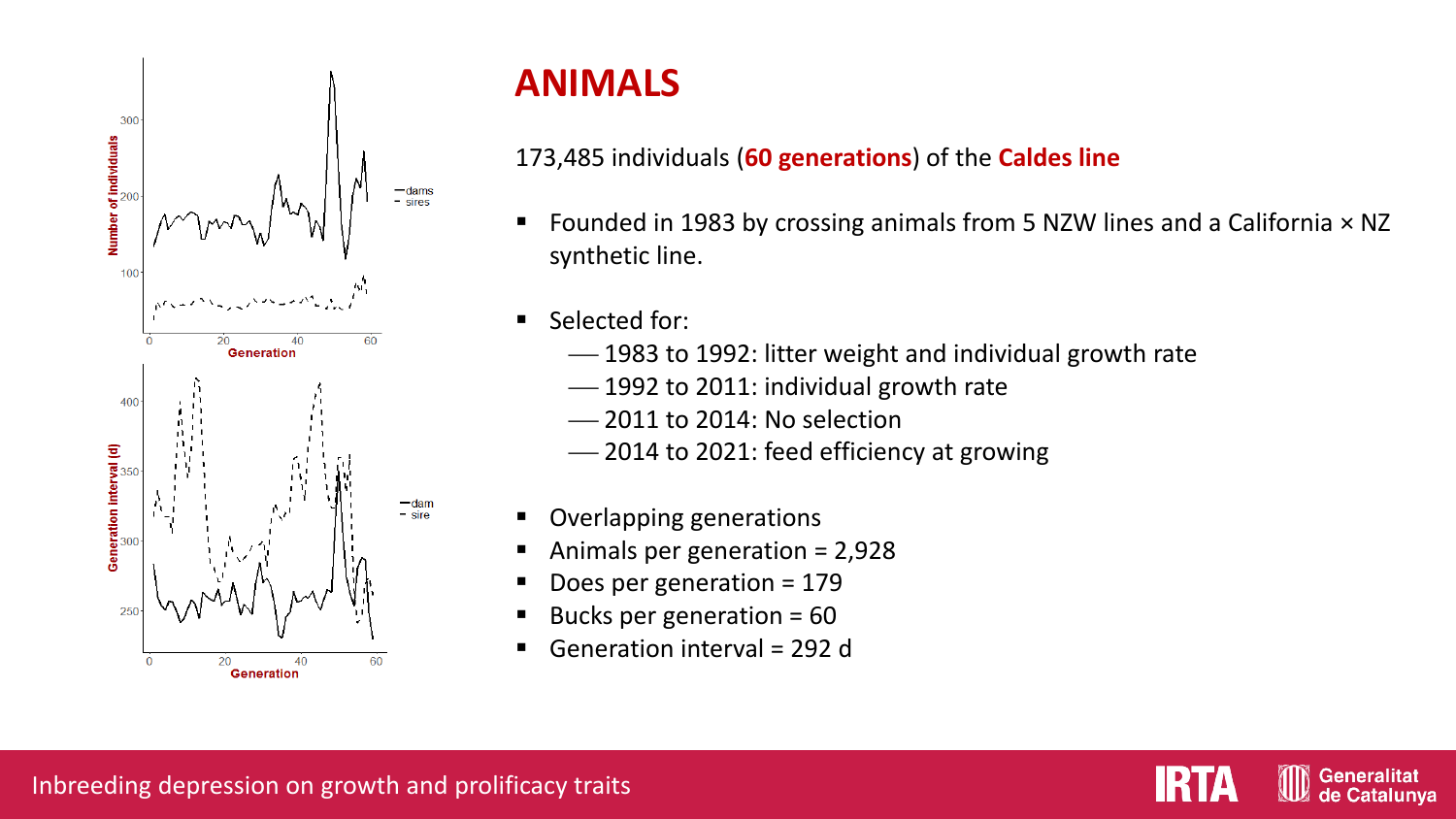### **PARTITIONED INBREEDING**

### **inbreeding of animal** *i* **from generation** *u > 40*





**Generalitat** de Catalunya

Inbreeding depression on growth and prolificacy traits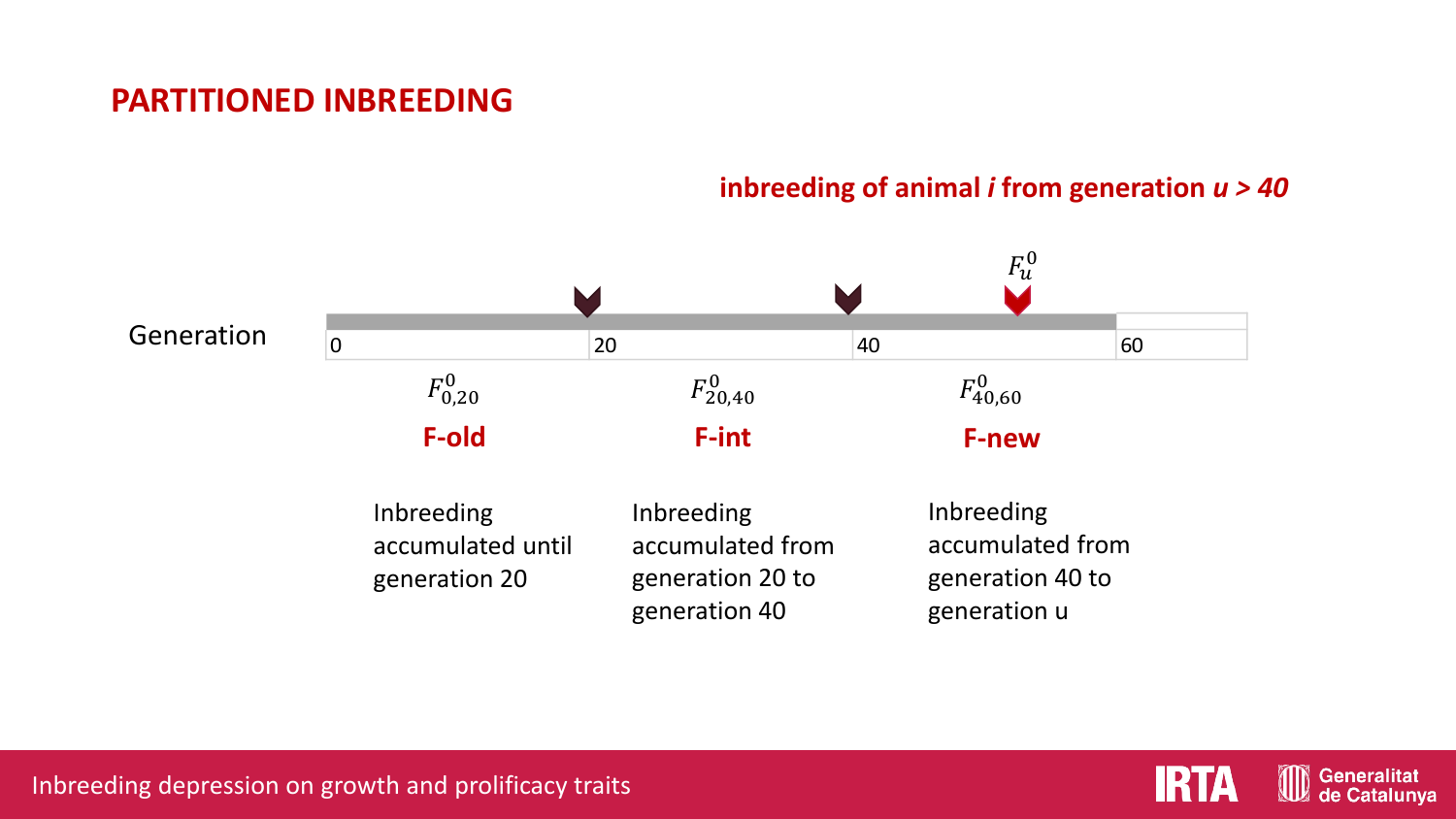### **CLASSICAL & ANCESTRAL INBREEDING**



- $\blacksquare$  f = Total cumulated inbreeding
- AHC = Ancestral history coefficient (Baumung et al. 2015)
- fa.K = Ancestral inbreeding following Kalinowski's method (Kalinowski et al. 2000)
- fa.B = Ancestral inbreeding following Ballou's method (Ballou 1997).

f.classical = mean in generation  $60^{th}$  = 0.17 + 0.3% per generation and + 0.5% per year.

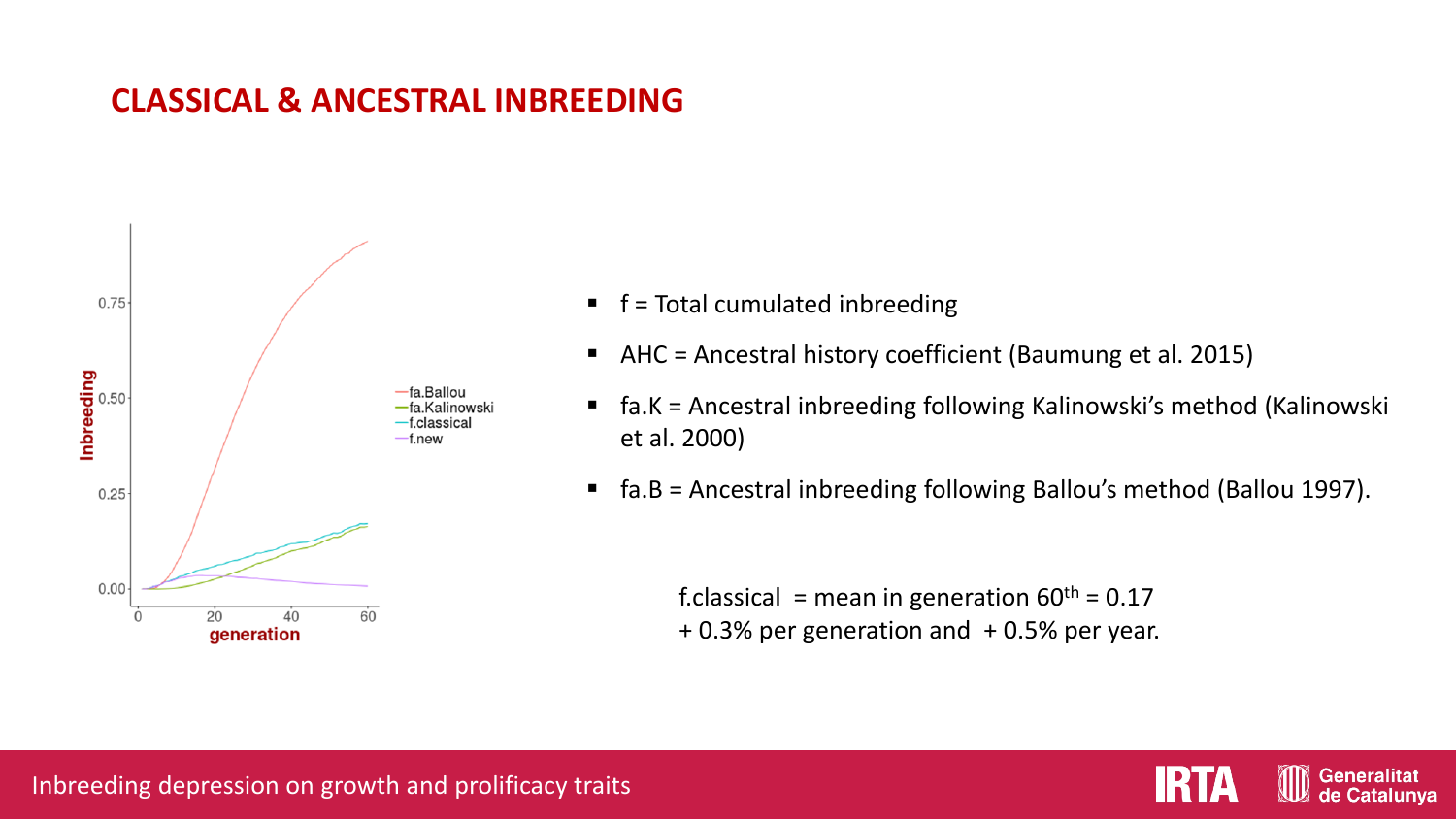## **INBREEDING EFFECTS ON GROWTH TRAITS**

y = YOB + Batch + Parity + Litter size +  $\beta_1 \times f$ . **old** +  $\beta_2 \times f$ . **int** +  $\beta_3 \times f$ . **new** + additive + litter + e

**Posterior Mean [HPD95%] of regression coefficients of average daily gain (ADG), weaning weight (WW) and slaughter weight (SW) on partitioned inbreeding coefficients**

| <b>Trait</b> | f.new                     | f.int                      | f.old                |
|--------------|---------------------------|----------------------------|----------------------|
| ADG $(g/d)$  | $-7.60$ $[-11.71, -3.73]$ | $-5.49$ [ $-13.43$ , 2.88] | 7.97 [-3.60, 19.77]  |
| WW (kg)      | $-0.28$ $[-0.37, -0.17]$  | $-0.10$ $[-0.31, 0.12]$    | $0.02$ [-0.22, 0.30] |
| SW (kg)      | $-0.48$ $[-0.64, -0.33]$  | $-0.24$ $[-0.57, 0.11]$    | $0.33$ [-0.10, 0.77] |



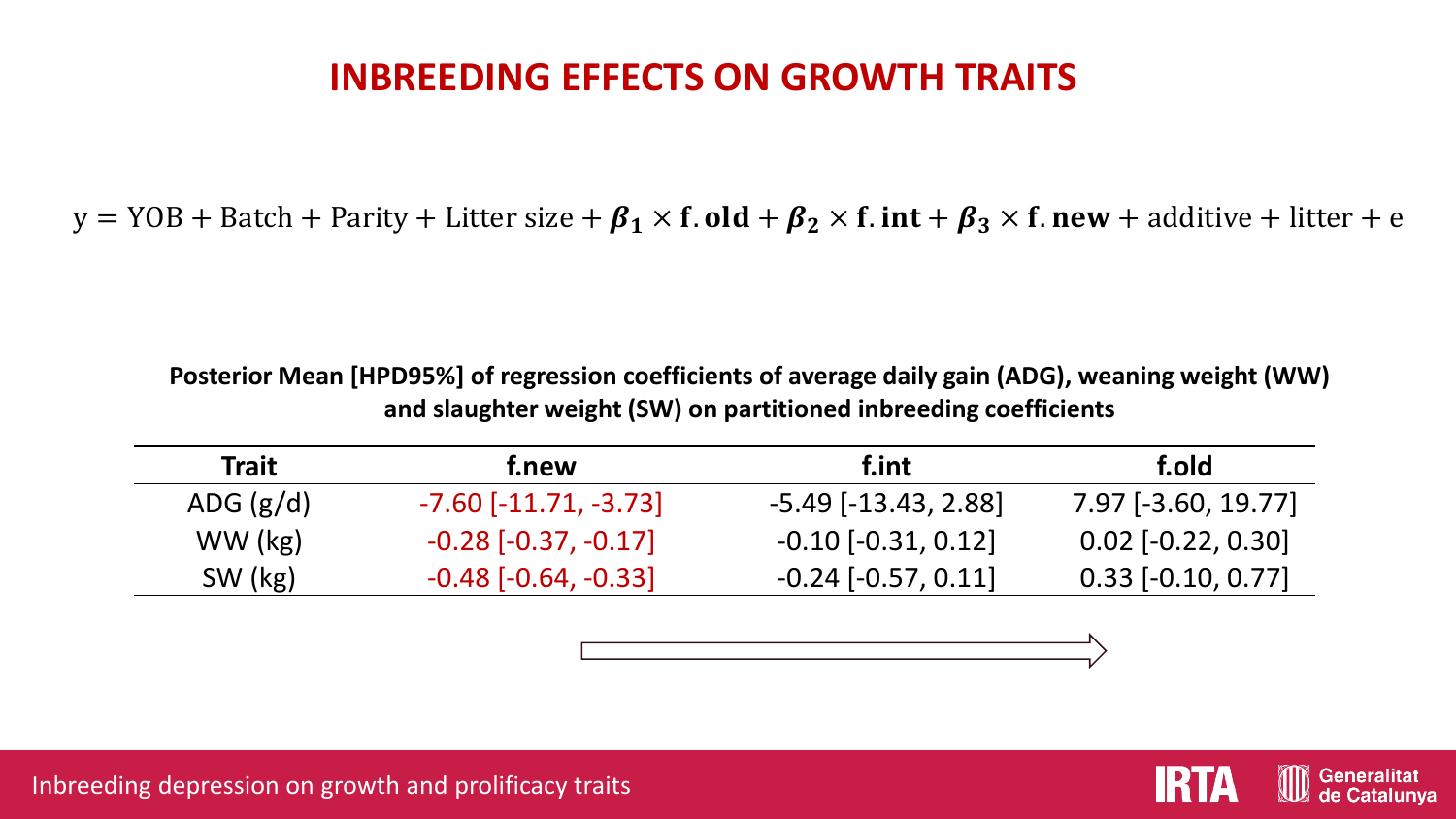## **INBREEDING EFFECTS ON GROWTH TRAITS**

*Inbreeding coefficient:* ⎯ *f.Classical* ⎯ *Fa.Kallinowski* ⎯ *Fa.Ballou*  $-\mathsf{A}\mathsf{H}\mathsf{C}$  $y = YOB + Batch + Parity + Litter size + \beta \times IC + additive + litter + e$ 

**Posterior Mean [HPD95%] of regression coefficients of average daily gain (ADG), weaning weight (WW) and slaughter weight (SW) on different inbreeding coefficients**

| <b>Trait</b> | f.classical               | fa.Kallinowski             | fa.Ballou                    | <b>AHC</b>               |
|--------------|---------------------------|----------------------------|------------------------------|--------------------------|
| ADG $(g/d)$  | $-7.19$ $[-11.01, -3.35]$ | $-10.60$ $[-17.05, -3.83]$ | $-0.21$ [ $-5.04$ , $5.34$ ] | $0.06$ [-2.06, 2.40]     |
| WW (kg)      | $-0.25$ $[-0.34, -0.15]$  | $-0.41$ $[-0.58, -0.24]$   | $-0.04$ $[-0.11, 0.04]$      | $0.06$ [0.03, 0.10]      |
| SW (kg)      | $-0.45$ $[-0.60, -0.30]$  | $-0.73$ $[-0.98, -0.48]$   | $-0.29$ $[-0.52, -0.14]$     | $-0.003$ $[-0.08, 0.06]$ |



Inbreeding depression on growth and prolificacy traits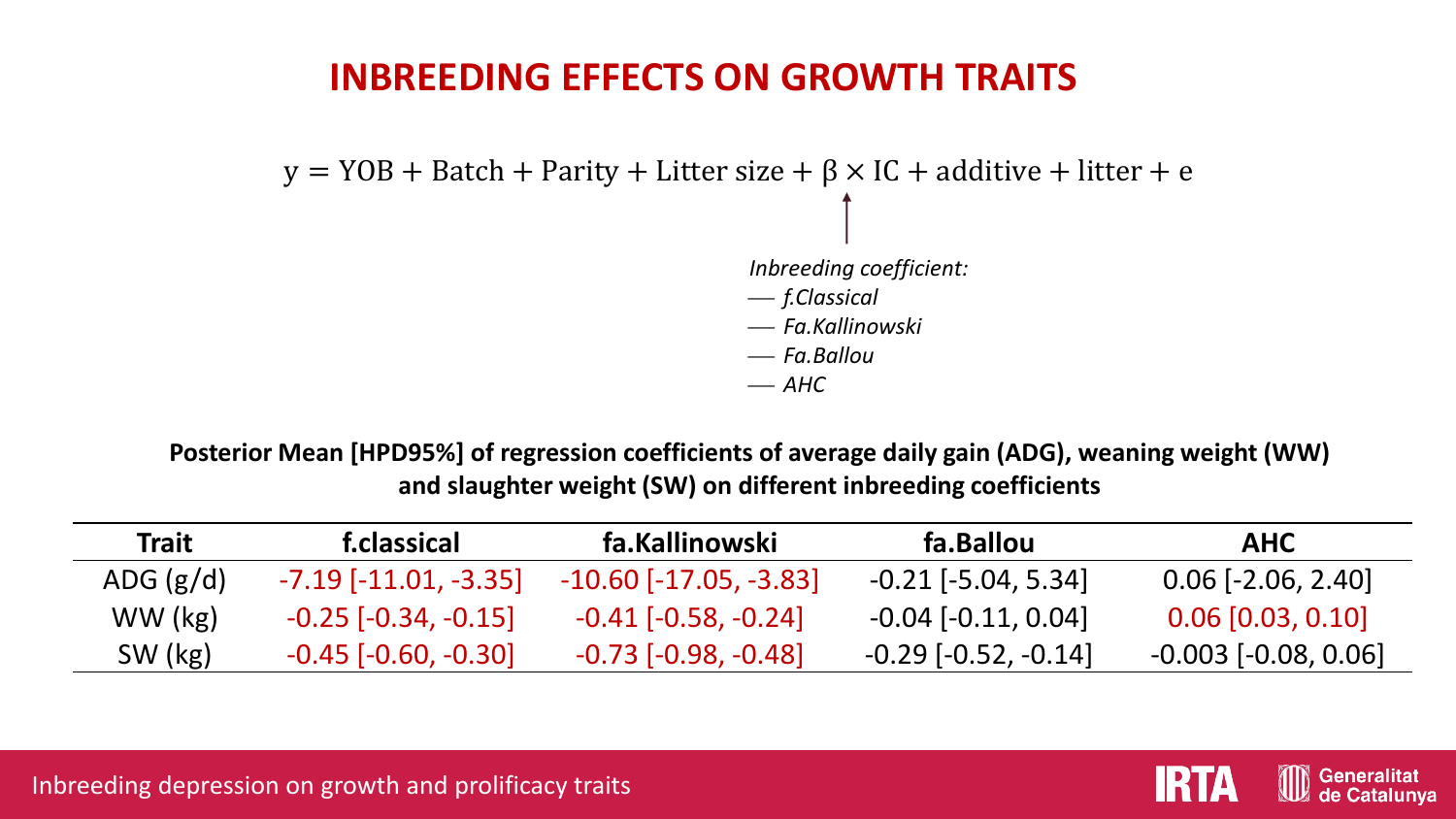## **INBREEDING EFFECTS ON PROLIFICACY TRAITS**

y = YOB + Batch + Phisiological status +  $\beta_1 \times f$ . old +  $\beta_2 \times f$ . int +  $\beta_3 \times f$ . new + additive + permanent + e

**Regression coefficients of prolificacy traits on partitioned inbreeding coefficients**

| <b>Trait</b>      | f.new                     | f.int                     | f.old                 |
|-------------------|---------------------------|---------------------------|-----------------------|
| <b>Born Alive</b> | $-6.51$ $[-10.30, -2.79]$ | $-2.39$ $[-9.02, 4.08]$   | $2.52$ [-6.93, 11.35] |
| Stillborn         | $1.78$ [-0.04, 3.67]      | $-1.09$ [ $-4.57$ , 2.15] | $3.03$ [-1.35, 7.78]  |
| <b>Total Born</b> | $-4.60$ $[-8.19, -1.19]$  | $-3.18$ $[-9.35, 2.58]$   | $5.41$ [-2.63, 13.99] |
| Weaned            | $-4.07$ $[-7.63, -0.50]$  | $-1.69$ [ $-8.04$ , 4.71] | $5.18$ [-4.19, 14.45] |

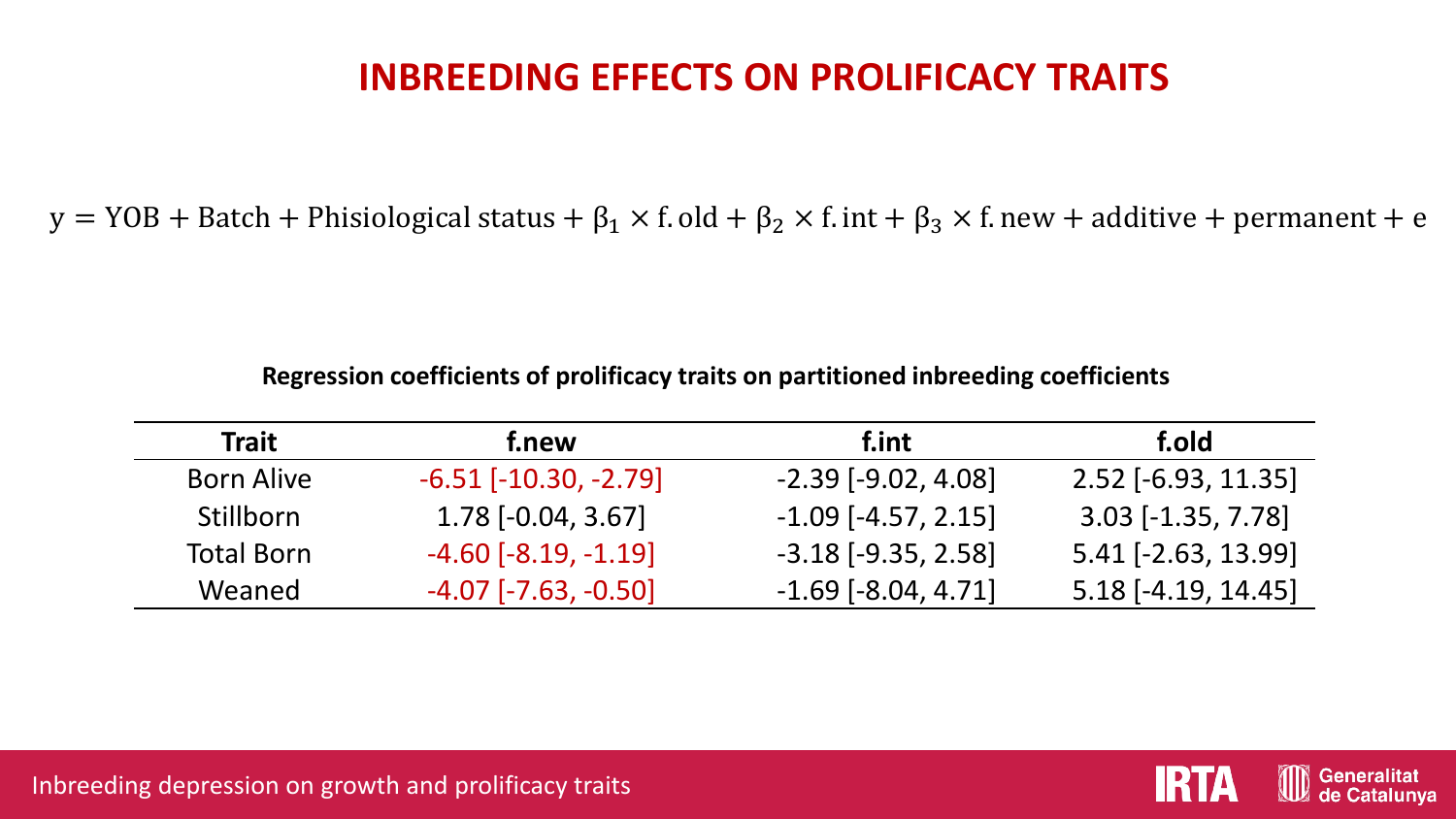## **INBREEDING EFFECTS ON PROLIFICACY TRAITS**

*Inbreeding coefficient:* ⎯ *f.Classical* ⎯ *Fa.Kallinowski* ⎯ *Fa.Ballou*  $-AHC$  $y = YOB + Batch + Philosophical status + \beta \times IC + additive + permanent + e$ 

### **Regression coefficients of prolificacy traits on different inbreeding coefficients**

| <b>Trait</b>      | f.classical                   | fa.Kallinowski              | fa.Ballou                     | <b>AHC</b>               |
|-------------------|-------------------------------|-----------------------------|-------------------------------|--------------------------|
| <b>Born Alive</b> | $-5.94$ [ $-9.70$ , $-2.52$ ] | $-9.11$ $[-15.18, -3.36]$   | $0.41$ [-2.47, 3.75]          | $-0.13$ $[-1.24, 1.08]$  |
| <b>Stillborn</b>  | $1,23$ [-0.53, 2.99]          | $2.89$ [-0.05, 5.75]        | $1.68$ [0.52, 3.08]           | $1.07$ [0.62, 1.58]      |
| <b>Total Born</b> | $-4.48$ [ $-7.73$ , $-1.17$ ] | $-5.73$ $[-11.24, -0.15]$   | $3.40$ [-0.70, 7.38]          | $1.39$ [0.12, 2.75]      |
| Weaned            | $-3.79$ $[-7.01, -0.43]$      | $-7.02$ [ $-12.21. -1.55$ ] | $-4.06$ [ $-7.01$ , $-0.96$ ] | $-1.06$ $[-2.09, 0.007]$ |





**Generalitat** de Catalunva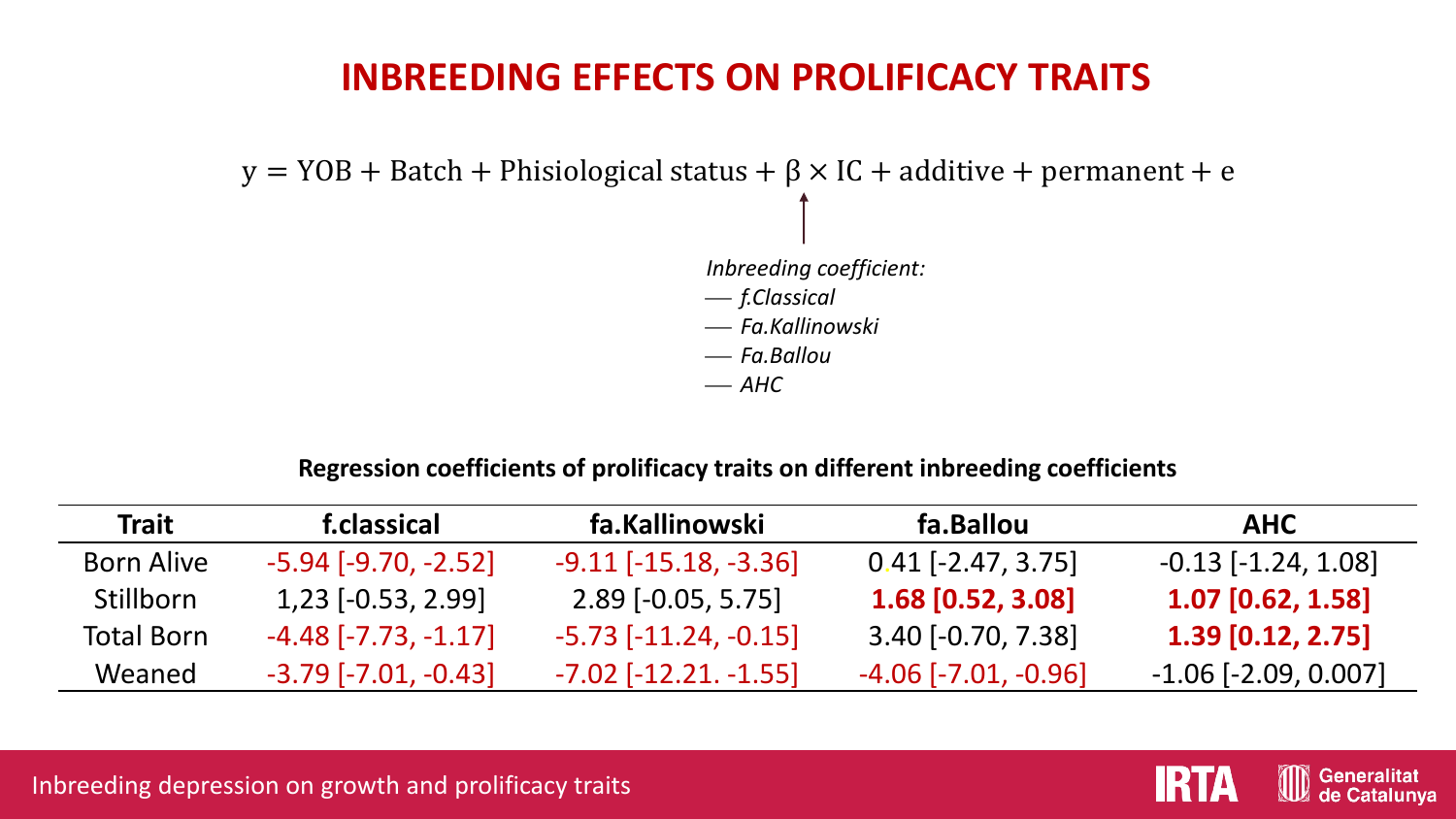## **TO TAKE HOME MESSAGE**

## **The partition of inbreeding in new, intermediate and old inbreeding, and the ancestral history coefficient (AHC)**

may provide a worth representation of the possibility of purging of deleterious alleles because of selection

## **Same results for growth and prolificacy traits**

Caldes line is selected for growth traits but probably some selection is being also performed on prolificacy traits



Inbreeding depression on growth and prolificacy traits